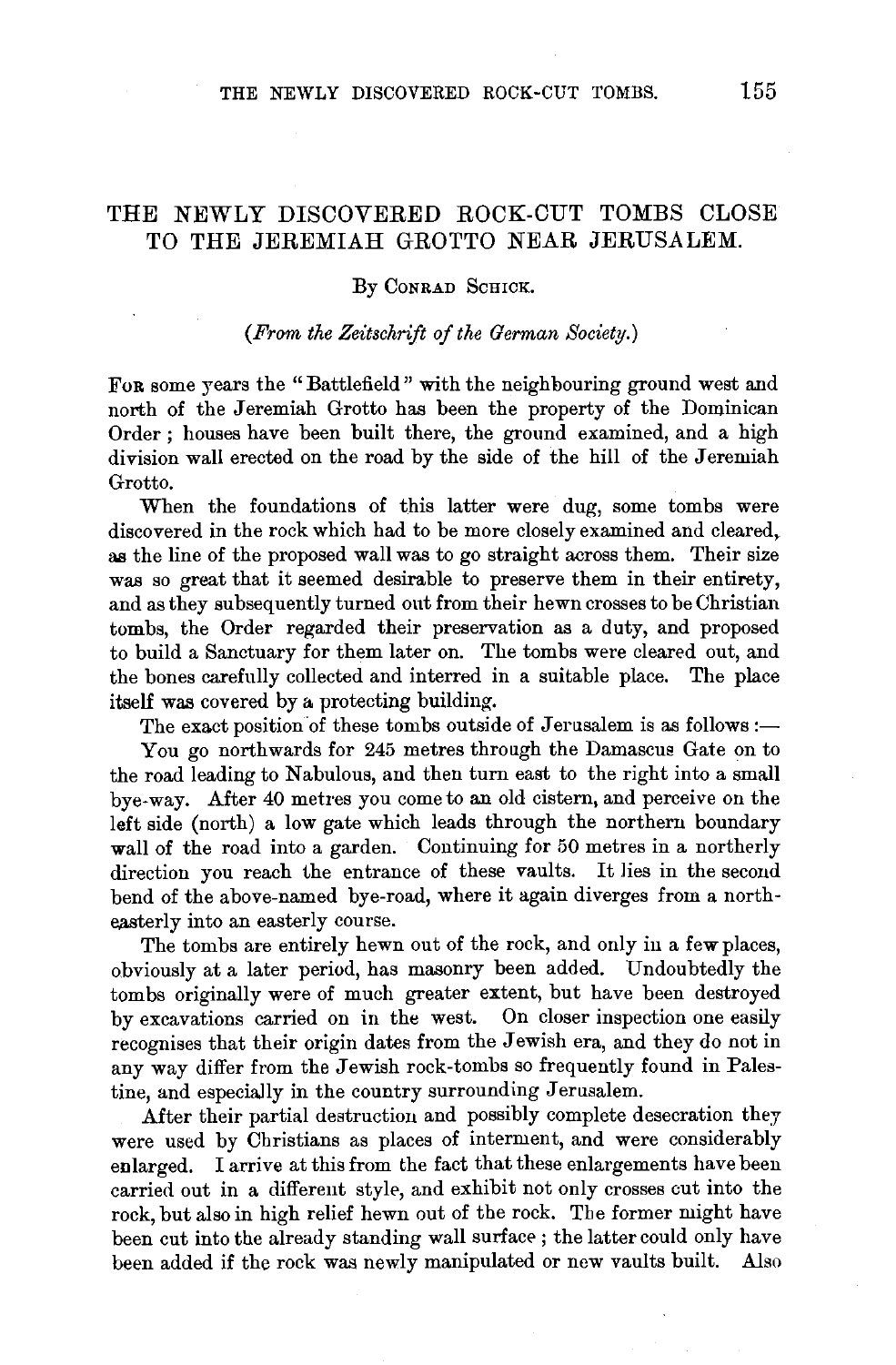## 156 THE NEWLY DISCOVERED ROCK-CUT TOMBS CLOSE TO THE

in several places the doors have been subsequently made larger and notably higher.

The great vault with its side chambers is genuinely Jewish. It is 5·30 m. long, 4·30 m. broad, and 3·60 m. high. The walls are smooth, the ceilings horizontal, and the doors much higher than usual, being, namely, J·so m. The antechamber, going west, is 2·50 m. long, 2"30 m. broad, and, like the other side chambers, 2:30 m. high. It had suffered from the abovementioned destruction, but was later restored with masonry and filled with tombs sunk into the ground. The side chambers, which lean to the west, have been preserved in their entirety, each having three stone benches for the reception of the corpses. The place for the dead was marked by a cushion-like elevation, formed out of the rock, into which a half-round hollow was hewn. The longer benches had this on both sides. Whether they were meant to serve for two corpses, or whether one could have the choice upon which side to lay the head, cannot be determined. The benches were 1 m. high, with the upper surface slightly hollowed and furnished in front with a low edge to prevent anything rolling off. Under the dividing wall and the contiguous stone benches of the side chambers there is an apartment hewn in the rock, which serves as a common grave. Towards the east there are likewise two side chambers, of which the southern, however, is only a passage to a third, and which has one sepulchre only.

In the eastern side chamber three sarcophagi have later been hewn out of the ground, and a new chamber constructed towards the east, obviously for the definite object of serving as a common grave. Of the western side chamber only the partition wall, together with the door, has preserved its original form ; towards the west and south the place has been considerably enlarged, and a quantity of tombs have been hewn on an entirely different system, besides which the missing rock is replaced by masonry. At the same time the proper entrance to the vault on the south side has been restored. In three places close together, from west to east, we find in the ground in twos (in the western row in triplet), sarcophagi of an extraordinary length, the lower being 0"50 m. high, and only 0"50 m. wide, whilst the upper is 0.51 m. wide. On both walls there was therefore a broad ledge of 0·15 m. broad, upon which stone slabs could be placed so that when the lower grave was filled with corpses it could be closed up. The tombs in the western row have the greatest linear measure, viz., 2·70 m., with a depth of from 1 m. to 1·20 m. Some of the sarcophagi are rounded in a sort of apse at one end.

On the north side of the western row, as well as on the southern side of all three rows, vault-like excavations are to be found 2·50 m. long, 1·10 m. broad, and 1·90 m. high, which served as common graves ; crosses are carved on most of them. On the above-mentioned ledge, in the middle division of the western row, two fragments of a sarcophagus still rest. Is the explanation of the extraordinary length of the tombs perhaps that they were primarily intended for the reception of stone or wooden coffins ?

Every sarcophagus was immediately covered with stone slabs as soon